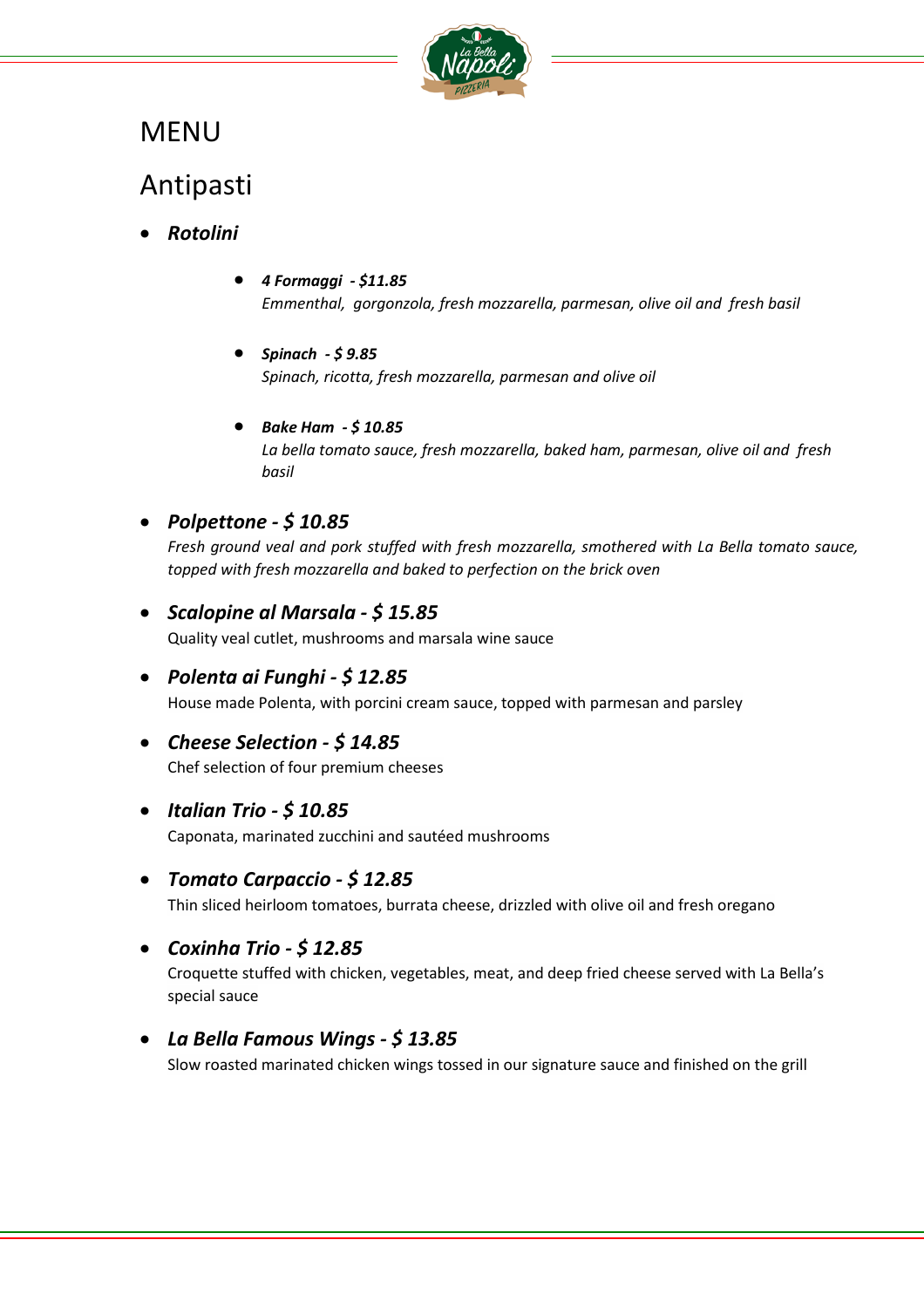

## Insalate

## • *La Bella Salad - \$ 9.00*

Mozzarella di bufala, parma ham, arugula, cherry tomatoes, mixed green, basil, candied walnuts, lemon, olive oil, and balsamic vinegar

## • *Arugula Salad – \$ 7.00*

Arugula, radicchio, mixed greens, candied walnuts, olive oil and balsamic vinegar

## • *Chef Salad -\$ 14.00*

Mixed greens, artichoke hearts, mushrooms, pine nuts, olives, roasted tomatoes, ground pepper, salami, ham, shaved parmesan, olive oil and balsamic vinegar

## • *Caprese Buffala - \$ 10.00*

Buffalo mozzarella, pesto, fresh tomatoes, olive oil and cracked pepper

## • *Caesar Salad Supreme - \$ 12.00*

Fresh crisp romaine, house made Caesar dressing, seasoned croutons tossed and topped with anchovy fillets

# Calzoni

• *Baked Ham - \$ 12.85*

La Bella tomato sauce, baked ham, fresh mozzarella, parmesan, olive oil and basil

• *Funghi - \$ 14.85*

La Bella tomato sauce, ricotta, fresh mozzarella, porcini, baked ham, parmesan, olive oil and basil

• *Salami - \$ 13.85*

La Bella tomato sauce, ricotta, fresh mozzarella, salami, parmesan, olive oil and basil

#### • *Escarole - \$ 14.85*

Escarole, buffalo mozzarella, anchovies, parmesan, olive oil and capers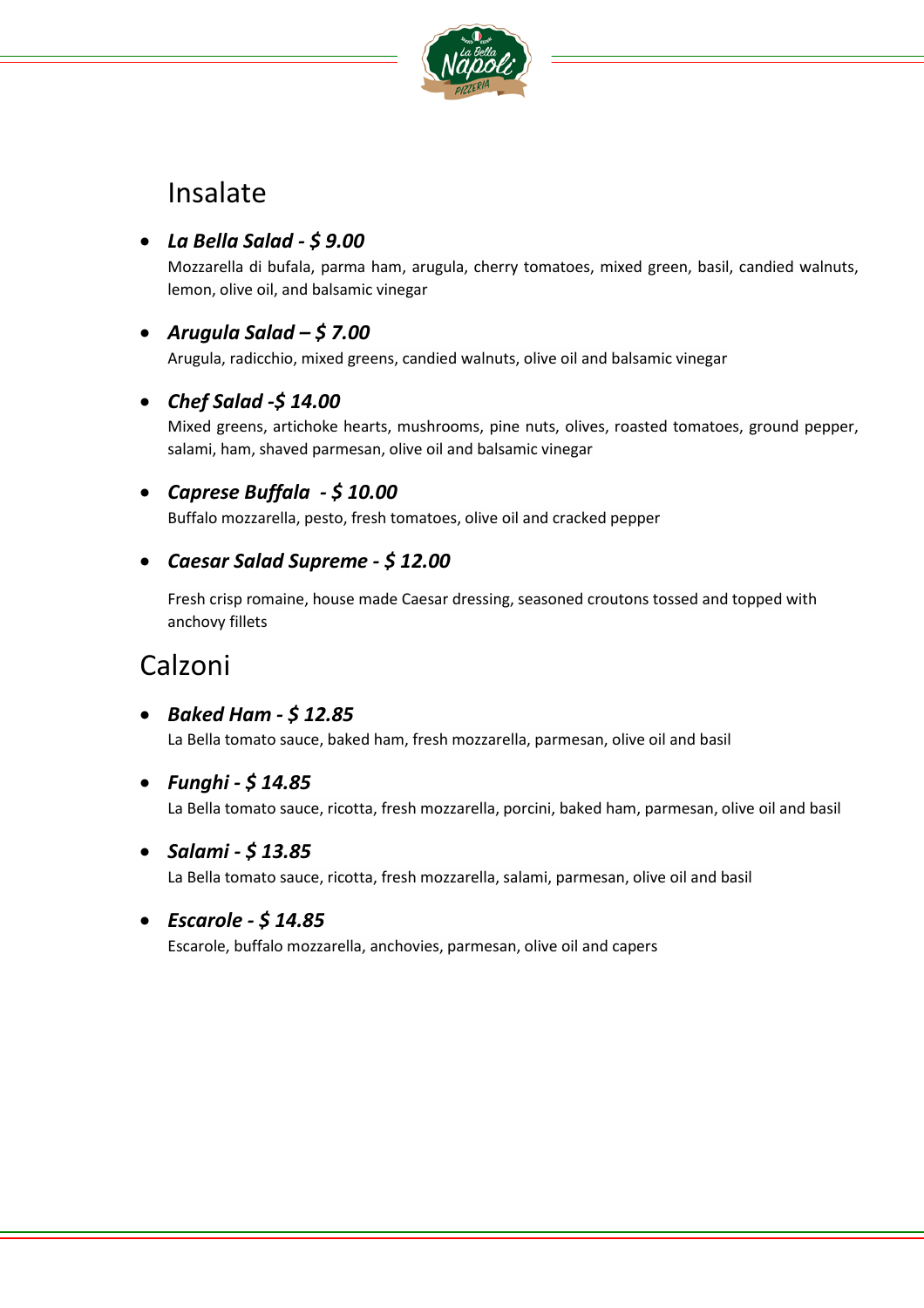

# PIZZA

- *Margherita – \$11.85* La Bella tomato sauce, fresh mozzarella, parmesan, basil and olive oil
- *Marinara Special – \$9.85* La Bella tomato sauce, parmesan, garlic, olive oil, anchovies, black olives and fresh oregano
- *Caprese – \$12.85*
	- La Bella tomato sauce, fresh mozzarella, parmesan, pesto, cherry tomatoes and olive oil

#### • *Quattro Formaggi – \$14.84*

Fresh mozzarella, emmenthal, gorgonzola, parmesan and olive oil

• *Quattro Stagioni – \$16.85*

La Bella tomato sauce, porcini, baked ham, salami, fresh mozzarella, olive oil and basil

## • *Arugula – \$12.85*

La Bella tomato sauce, parmesan, olive oil, red cherry tomatoes, fresh arugula and buffalo mozzarella balls

## • *Capricciosa – \$ 16.85*

La Bella tomato sauce, fresh mozzarella, baked ham, porcini, artichokes, olive oil and parmesan

#### • *Diavola – \$13.85*

La Bella tomato sauce, salami, red pepper, fresh mozzarella and olive oil

## • *Ortolana – \$13.85*

La Bella tomato sauce, escarole, zucchini, eggplant, roasted red pepper, fresh mozzarella, parmesan and olive oil

#### • *Aspargi – \$16.85*

Ricotta, asparagus, brie, parmesan, dry apricot, olive oil and basil

#### • *Portoghese – \$14.85*

La Bella tomato sauce, fresh mozzarella, bake Ham, eggs, onions, black olives, olive oil, fresh oregano

#### • *Pepperoni – \$12.85*

La Bella tomato sauce, fresh mozzarella, pepperoni and olive oil

#### • *Super Carmela – \$16.85*

Stuff crust filled with ricotta and pesto, covered with red cherry tomatoes, buffalo mozzarella, parmesan, olive oil and basil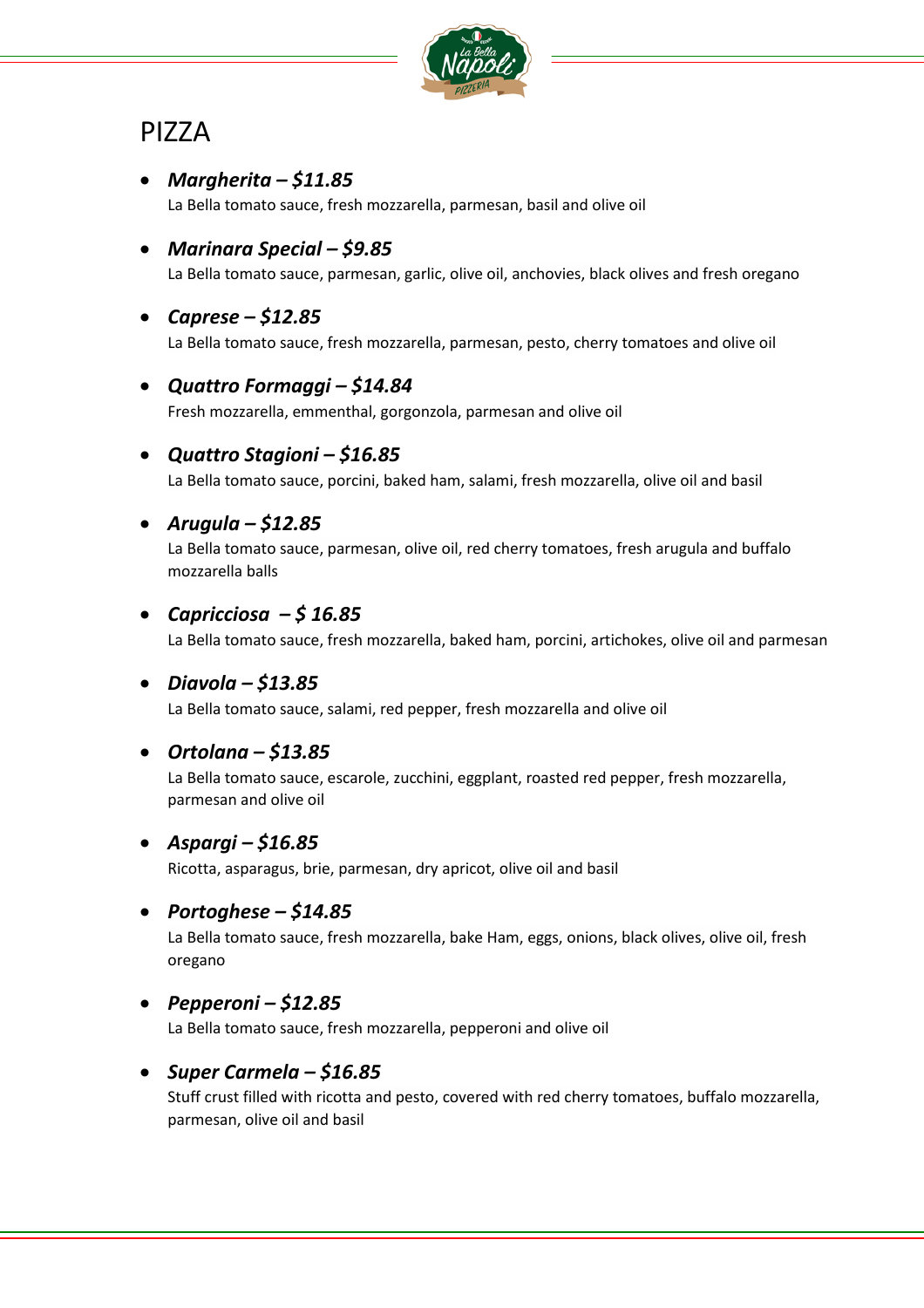

# PIZZA

### • *Egidio – \$13.85*

Yellow cherry tomatoes, parmesan, salami, buffalo mozzarella balls, olive and basil

### • *Profumata – \$15.85*

Parmesan, basil, red cherry tomatoes, arugula buffalo and olive oil

## • *Chef – \$14.85*

Parmesan, basil, red cherry tomatoes olive oil topped with arugula, parma ham, buffalo mozzarella balls and parmesan slices

## • *Porcini – \$14.85*

Parmesan, porcini, sausages, provola, olive oil and basil

#### • *Boc – \$12.85*

La Bella tomato sauce, stuffed crust with ricotta, buffalo, parmesan and olive oil

## • *Ciccio Boc – \$13.85*

La Bella tomato sauce, stuffed crust with ricotta, red cherry tomatoes, parmesan, olive oil and basil topped with arugula and buffalo mozzarella balls

## • *Escarole – \$14.85*

Parmesan, escarole, anchovies, fresh mozzarella, capers olive oil and black olives

#### • *Monte Bianco – \$13.85*

Parmesan, basil, olive oil, fresh mozzarella and topped with parma ham

#### • *Fior di zucca – \$14.85*

Ricota, fior di zucca, salami, provola, parmesan and olive oil

## Rachettas

## • *Rachetta 1 - Wimbledon – \$16.85*

**Handle stuffed with:** ricotta, provola, porcini and parmesan **Pizza:** red cherry tomatoes, provola, parmesan, basil and olive oil

#### • *Rachetta 2 - US Open – \$15.85*

**Handle stuffed with:** ricota, provola and parmesan **Pizza:** La Bella tomato sauce, provola, parmesan, olive oil, and parma ham

#### • *Rachetta 3 - Roland Garros – \$16.85*

**Handle stuffed with:** ricota, provola and parmesan **Pizza:** yellow cherry tomatoes, parmesan, salami, buffalo, basil and olive oil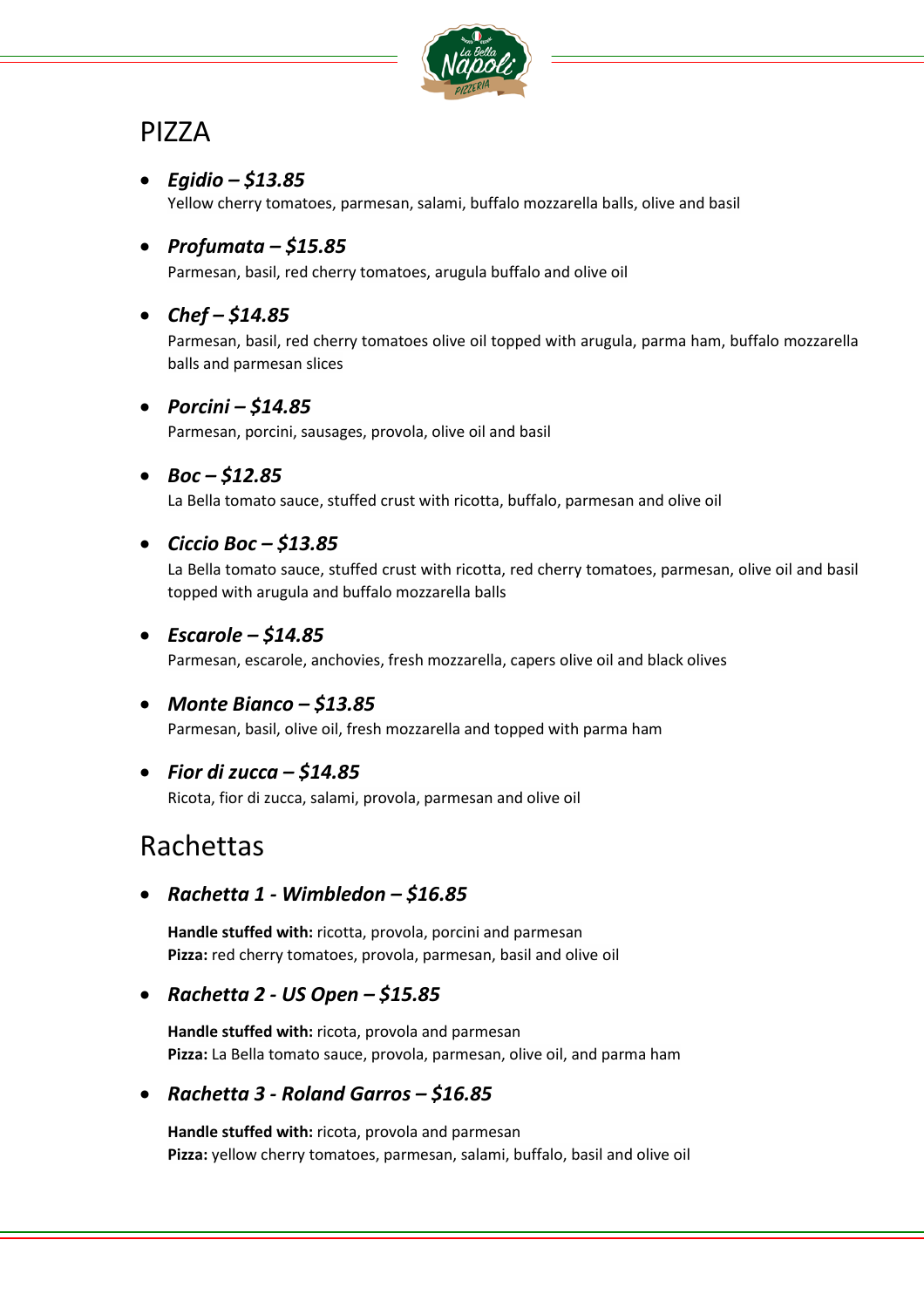

## • *Rachetta 4 - Australian Open – \$17.85*

**Handle stuffed with:** ricotta, provola and parmesan **Pizza:** La Bella tomato sauce, red cherry tomatoes, arugula, parma ham, buffalo mozzarella balls, basil and olive oil

### • *Rachetta 5 - Miami Open – \$17.85*

**Handle stuffed with:** ricota, provola, parmesan and fior di zucca **Pizza:** ricotta, fior de zucca, salami, provola, parmesan and olive oil

## Pasta

#### • *Pesto – \$12.85*

Tagliatelle al pesto *Add shrimp - \$ 6.00*

• *Funghi porcini – \$16.85*

Tagliatelle tossed with porcini cream sauce

#### • *Al Sugo – \$11.85*

Spaghetti tossed with La Bella tomato sauce *Add meat ball - \$ 3.00*

#### • *Ragu – \$14.85*

Ground beef and pork simmered with La Bella tomato sauce served over rigatoni

#### • *Al Mare – \$21.85*

Tagliatelle tossed with shrimps, clams, vongole, asparagus, cherry tomatoes, sage and thyme, in a white wine cream sauce

#### • *Four Cheese – \$14.85*

Tagliatelle tossed in four cheese cream sauce (gorgonzola, parmesan cheese, emmenthal, fresh mozzarella) and sage

## KIDS MENU

• *Pizza Margherita – \$5.85*

La Bella tomato sauce, fresh mozzarella, parmesan, basil and olive oil

- *Pizza Americana – \$5.85* Parmesan, basil, fresh mozzarella, a sliced hot dog and french fries
- *Pizza Pepperoni – \$5.85* La Bella tomato sauce, fresh mozzarella, parmesan and pepperoni
- *Pizza Cheese – \$5.85*

La Bella tomato sauce and fresh mozzarella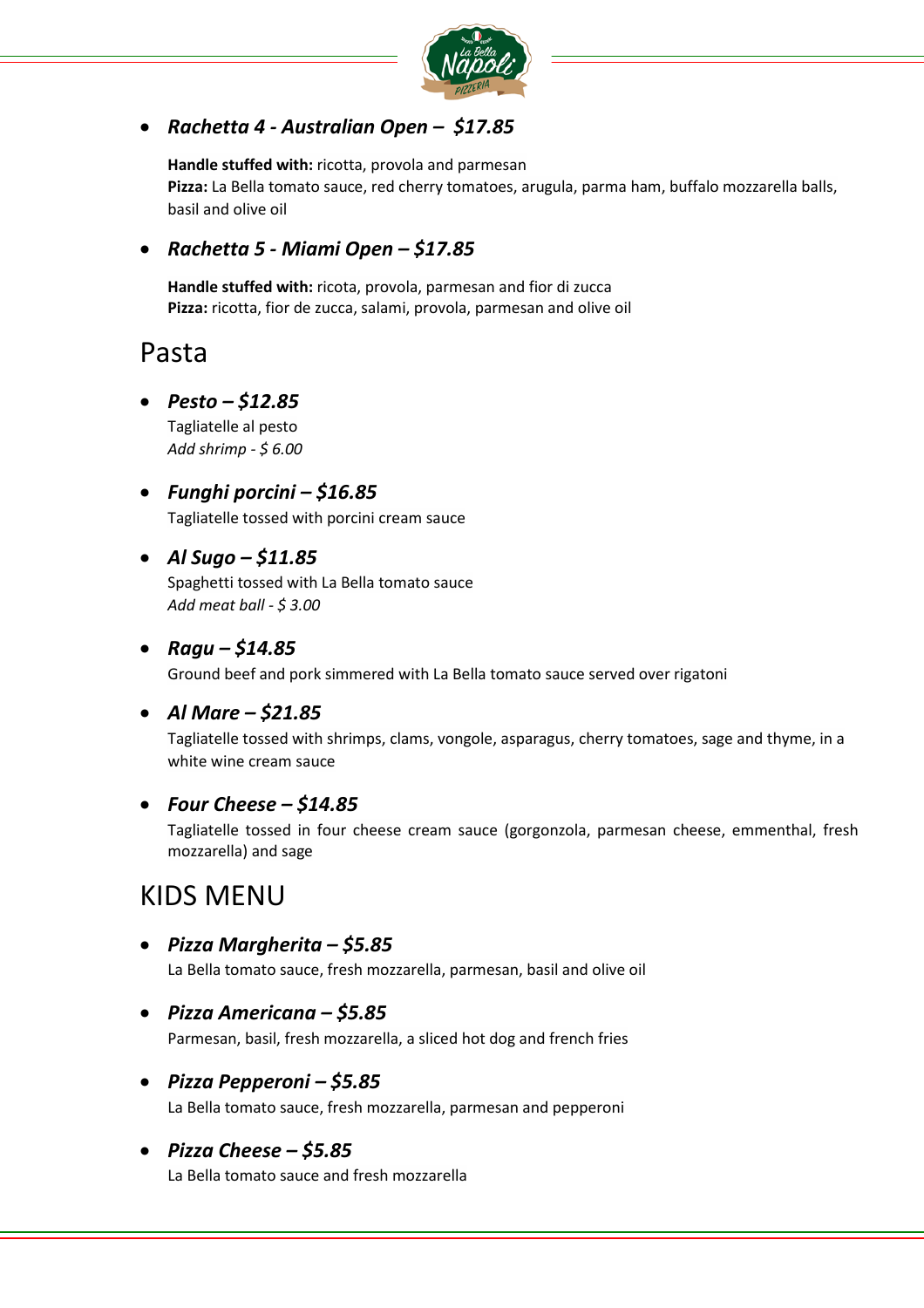

#### • *Polpettone & French Fries – \$5.85*

Meat balls smothered with La Bella tomato sauce topped with fresh mozzarella and baked in wood oven

• *Calzone di Prosciutto – \$5.85*

La Bella tomato sauce, fresh mozzarella, baked ham, parmesan and basil

• *Pasta al Sugo – \$5.85*

Penne pasta tossed with La Bella tomato sauce

• *Pasta Ragu – \$5.85*

Ground beef and pork simmered with La Bella tomato sauce served over rigatoni

## DESSERTS

- *Tiramisu \$6.85*
- *Panna Cotta \$6.85*
- *Ice Cream – \$6.85*
- *Cestino - \$9.85* Basket of six donuts made from pizza dough with Nutella
- *Strawberry pizza - \$11.85* Pizza dough topped with Nutella, strawberries and vanilla ice cream
- *Banana pizza - \$11.85*

Pizza dough topped with Nutella, bananas, cinnamon and vanilla ice cream

## RODIZIO MENU

#### *Rodizio Pizza: \$11.85*

(Offered noon to 2:00 PM daily)

Our lunch special includes all you can eat pizza, featuring 5 different specialty flavors and choice of either a Caesar salad supreme or La Bella salad. Each day is something new - check which 5 specialty pizzas are available today.

#### • *Caesar Salad Supreme*

Fresh crisp romaine, house made Caesar dressing and seasoned croutons topped with anchovy fillets

#### • *La Bella Salad*

Buffalo mozzarella, parma ham, arugula, cherry tomatoes, mixed green, basil, candied walnuts, lemon, olive oil and balsamic vinegar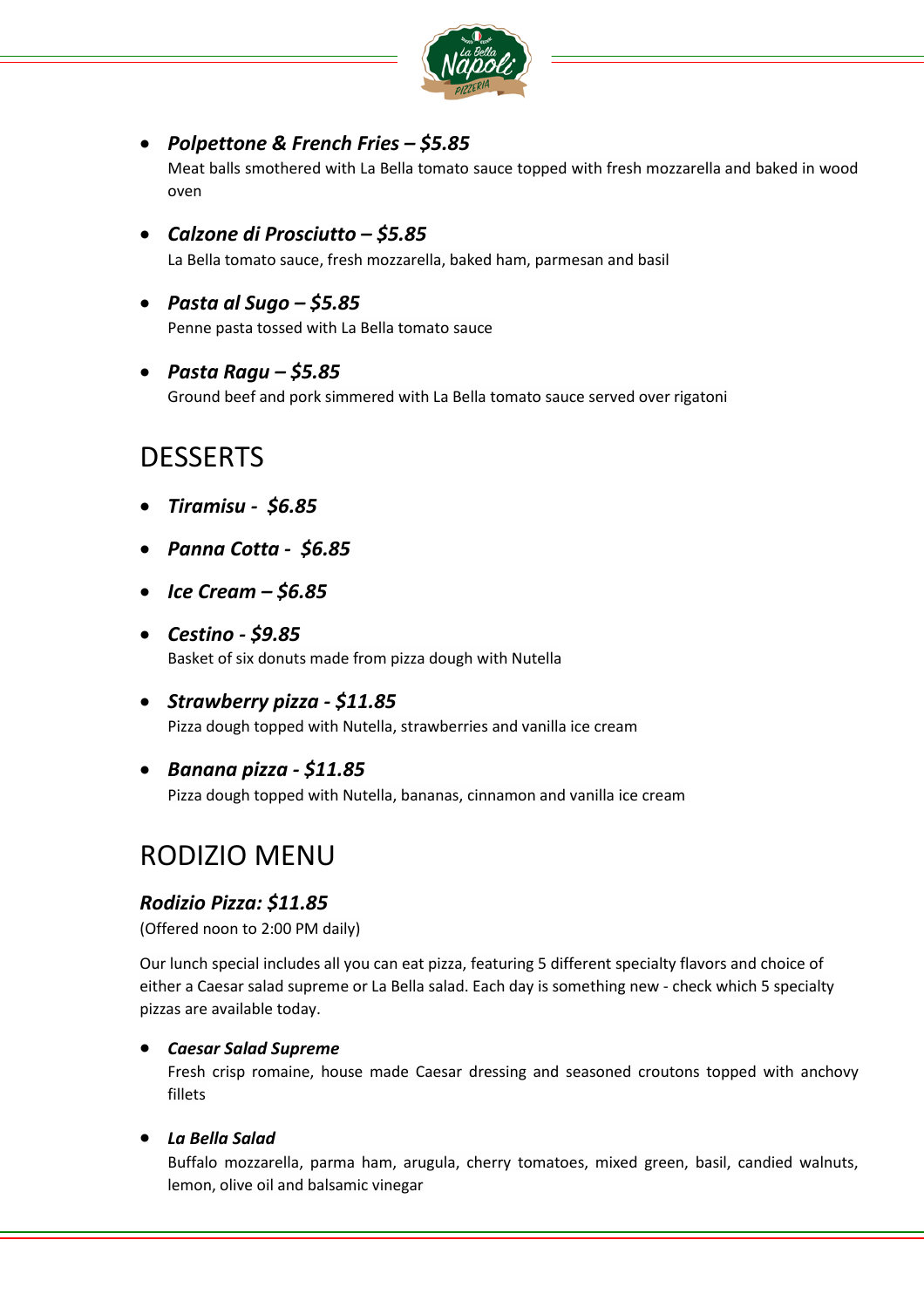

## **ALCOHOL BEVERAGE LIST**

## Wines

## **Champagne & Sparkling**

|                      | Glass | <b>Bottle</b> |
|----------------------|-------|---------------|
| Enza Prosecco        | 9     | 31            |
| Brut, Veneto - Italy |       |               |
| Enza, Prosecco       | 9     | 31            |
| Rose, Veneto - Italy |       |               |
| Veuve Clicquot       |       | 95            |

## *Champagne, France*

## **White Wines**

|                                                 | Glass | <b>Bottle</b> |
|-------------------------------------------------|-------|---------------|
| Lindermans, Bin 65                              | 5.50  | 18            |
| Chardonnay, Australia                           |       |               |
| <b>Barone Fini</b>                              |       |               |
|                                                 |       |               |
| Pinot Grigio, Trentino                          | 7     | 23            |
|                                                 |       |               |
| <b>Chat St Michelle</b><br>Rlesling, Washington | 7     | 23            |
|                                                 |       |               |
| Donnafugata Sur Sur                             | 10    | 37            |
| Grillo, Sicilia                                 |       |               |
|                                                 |       |               |
| Donnafugata                                     | 12    | 40            |
| Lighea Dry Moscato, Sicilia                     |       |               |

## **Red Wines**

| Lindermans, Bin 45<br>Cabernet Sauvignon, Australia | Glass<br>5.50 | <b>Bottle</b><br>18 |
|-----------------------------------------------------|---------------|---------------------|
| 14 Hands<br>Merlot, Washington                      | 8             | 28                  |
| <b>Baron Fini</b><br>Merlot, Trentino               | 8             | 28                  |
| Feudo Zirtari<br>Nero D Avola, Syrah, Sicilia       | 8             | 28                  |
| Seven Falls<br>Cabernet, Washington                 | 9             | 32                  |
| Meiome<br>Pinot Noir, Central Coast                 | 11            | 38                  |